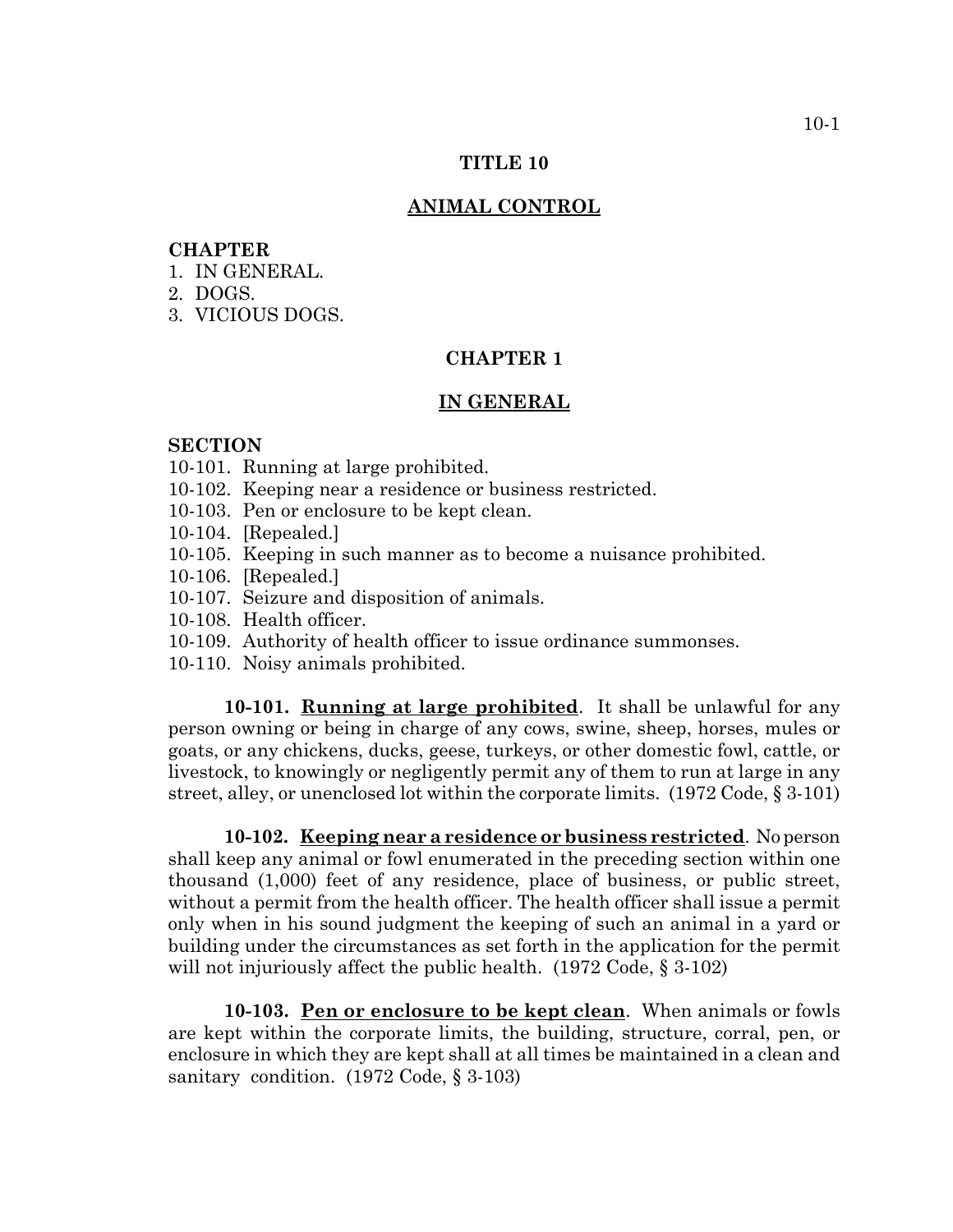**10-104. [Repealed.]** (1972 Code, § 3-104, as repealed by Ord. #1186, Nov. 2007)

**10-105. [Repealed.]** (1972 Code, § 3-105, as repealed by Ord. #1186, Nov. 2007)

**10-106. Cruel treatment prohibited**. It shall be unlawful for any person to unnecessarily beat or otherwise abuse or injure any dumb animal or fowl. (1972 Code, § 3-106)

**10-107. Seizure and disposition of animals**. Any animal or fowl found running at large or otherwise being kept in violation of this chapter may be seized by the health officer or by any police officer and confined in a pound provided or designated by the board of mayor and aldermen. If the owner is known he shall be given notice in person, by telephone, or by a postcard addressed to his last-known mailing address, and the animal or fowl will be humanely destroyed or sold if not claimed within five (5) days. If the owner is not known, a notice describing the impounded animal or fowl will be posted in at least three (3) public places within the corporate limits. The notice shall state that the impounded animal or fowl must be claimed within five (5) days by paying the pound costs or the same will be humanely destroyed or sold. If not claimed by the owner within the specified period, the animal or fowl shall be sold or humanely destroyed, or it may otherwise be disposed of as authorized by the board of mayor and aldermen. (1972 Code, § 3-107)

**10-108. Health officer**. A health officer within the meaning of this title shall be the superintendent of public works or whomever in the department of public works he might designate as a health officer. (1972 Code, § 3-108)

**10-109. Authority of health officer to issue ordinance summonses**. The health officer, as defined in this title, and/or the animal control officers of the City of Manchester are authorized to issue ordinance summonses upon witnessing a violation of any municipal ordinance, law or regulation contained in title 10 of the Manchester Municipal Code or in any other title which pertains to animals or the keeping thereof.

In the event the person to whom the summons is issued fails to sign the summons agreeing to appear in court at the date and time indicated, the health officer or animal control officer may seek the assistance of a police officer, who, upon witnessing the violation, may issue a citation in lieu of arrest or arrest the person who fails to sign the summons. (as added by Ord. #1350, Nov. 2012)

**10-110. Noisy animals prohibited.** No person shall own, keep or harbor any animal which disturbs the peace and quiet of any neighborhood. (as added by Ord. #1569, April 2018 *Ch20\_5-7-19*)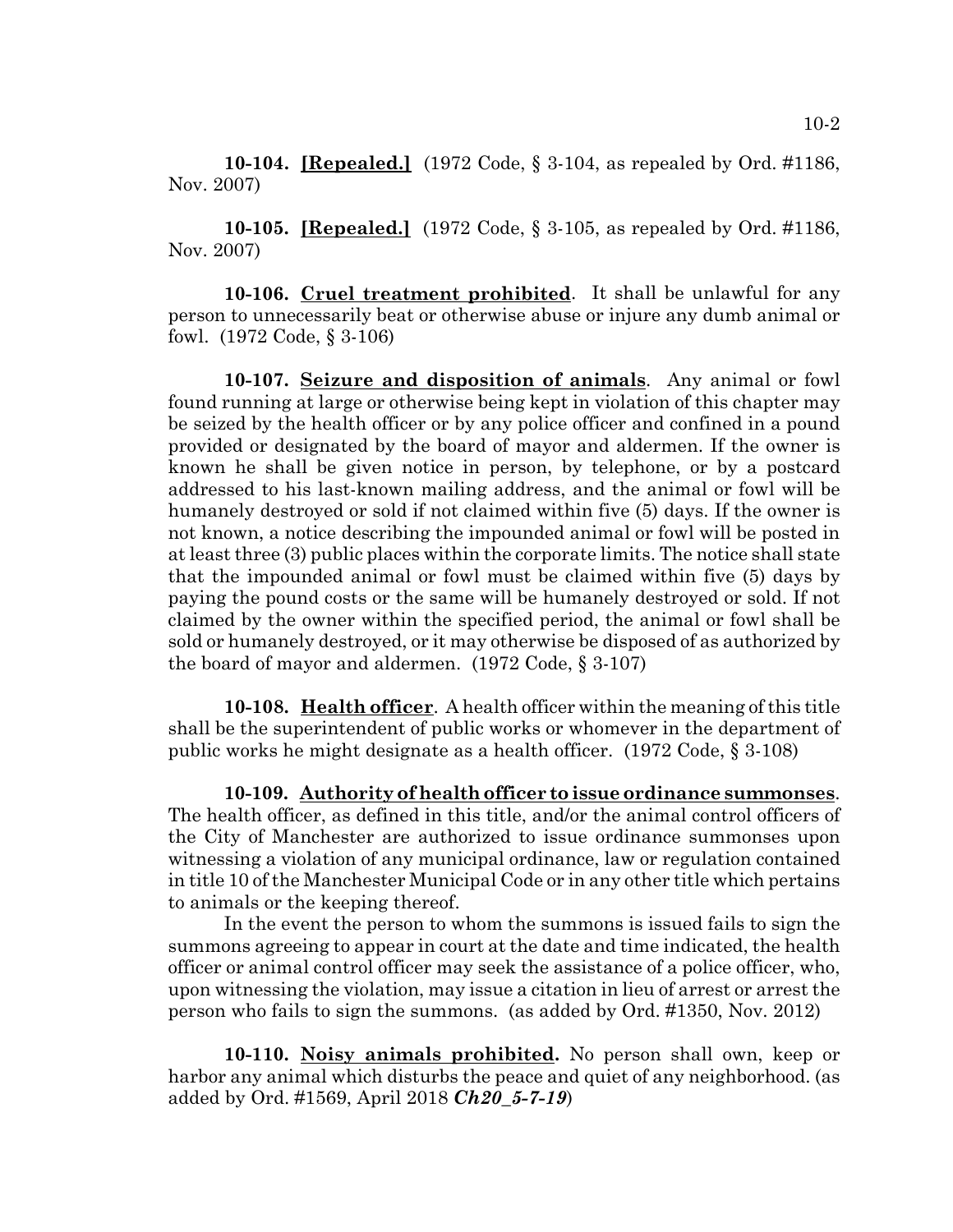## **CHAPTER 2**

# **DOGS**

## **SECTION**

- 10-201. Rabies vaccination and registration required.
- 10-202. Dogs to wear tags.
- 10-203. Running at large prohibited.
- 10-204. Noisy dogs prohibited.
- 10-205. Seizure and disposition of dogs.
- 10-206. Fees for impounding animals.

**10-201. Rabies vaccination and registration required**. It shall be unlawful for any person to own, keep, or harbor any dog without having the same duly vaccinated against rabies and registered in accordance with the provisions of the "Tennessee Anti-Rabies Law" (Tennessee Code Annotated, §§ 68-8-101 through 68-8-114) or other applicable law. (1972 Code, § 3-201)

**10-202. Dogs to wear tags**. It shall be unlawful for any person to own, keep, or harbor any dog which does not wear a tag evidencing the vaccination and registration required by the preceding section. (1972 Code, § 3-202)

10-203. **Running at large prohibited**.<sup>1</sup> It shall be unlawful for any person knowingly to permit any dog owned by him or under his control to run at large within the corporate limits. (1972 Code, § 3-203)

**10-204. Noisy dogs prohibited**. No person shall own, keep or harbor any dog which, by loud and frequent barking, whining or howling, annoys or disturbs the peace and quiet of any neighborhood. (1972 Code, § 3-205)

**10-205. Seizure and disposition of dogs**. The provisions of § 10-107 shall apply for any licensed dog found running at large.

However, any dog which is unlicensed or not wearing tags as required by this chapter and which is found at large may be summarily destroyed by any police officer.<sup>2</sup> (1972 Code, § 3-206)

2 State law reference

<sup>1</sup> State law reference Tennessee Code Annotated, §§ 44-8-408, 68-8-108, and 68-8-109.

For a Tennessee Supreme Court case upholding the summary destruction of dogs pursuant to appropriate legislation, see Darnell v. Shapard, 156 Tenn. 544, 3 S.W.2d 661 (1928).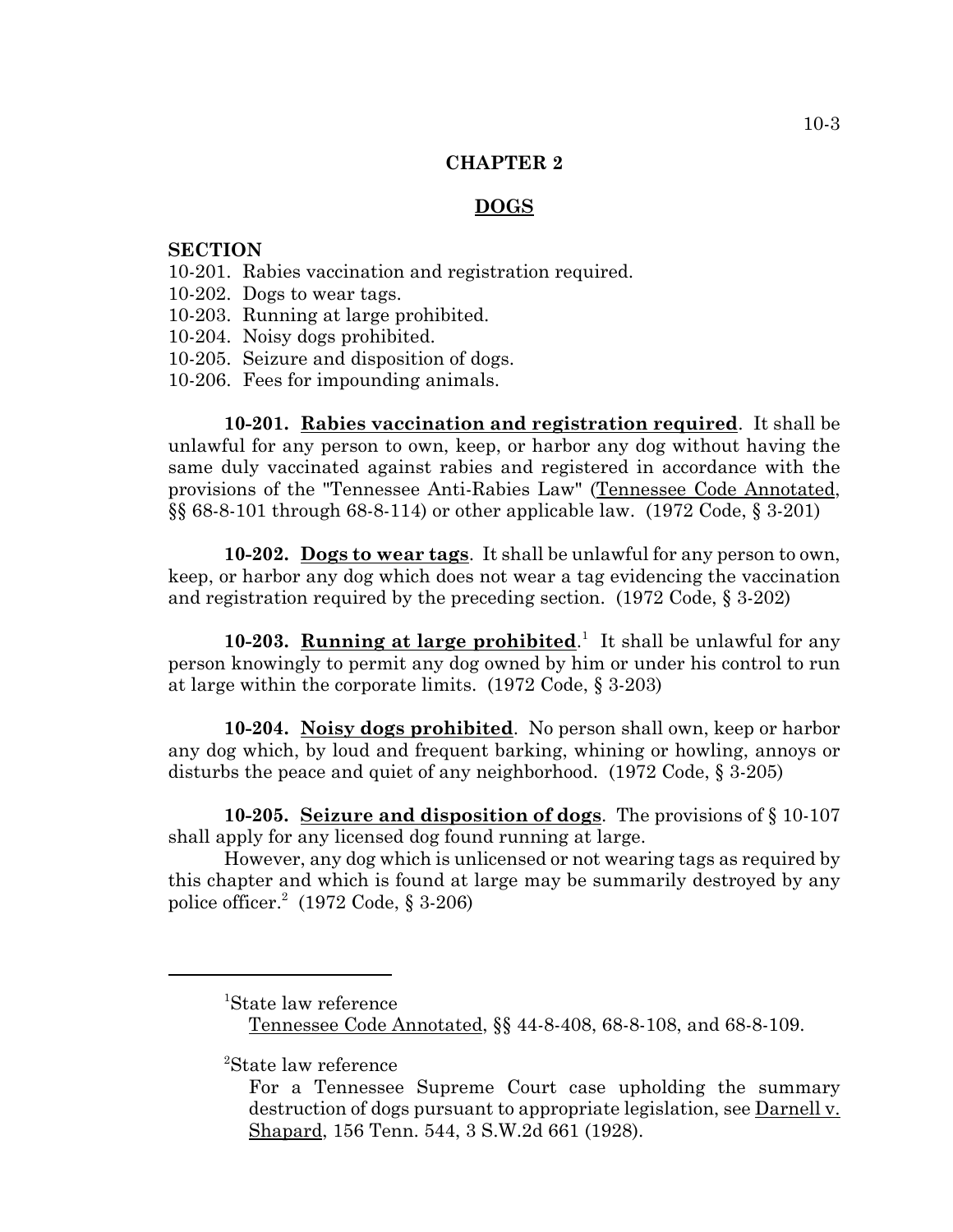**10-206. Fees for impounding animals**. An impoundment fee of \$50.00 and a boarding fee of \$7.50 per day for each day or fraction thereof shall be charged for the impounding and keeping of all dogs, or other animals, which sum shall be used toward the expense of feeding and keeping the animals and the maintenance of the shelter. If an impounded dog has not been vaccinated, the owner shall, before he is permitted to regain possession of such dog, have it vaccinated and present evidence of vaccination to the shelter supervisor. Payment of the fees set out herein shall not relieve the owner from any other penalty for the violation of this title. Persons purchasing an animal under the authority of § 10-107 shall be responsible only for the payment of a \$35.00 adoption fee. A refund of \$25.00 of the \$35.00 fee will be provided to any person who, within thirty (30) days of the purchase/adoption, presents satisfactory evidence that an adopted or purchased animal was spayed or neutered after purchase/adoption. The adoption fee charged senior citizens or for weaned puppies will be \$10.00. (1972 Code, § 3-207, as amended by Ord. #757, March 1996, Ord. #759, March 1996, Ord. #791, June 1997, and Ord. #1360, Feb. 2013)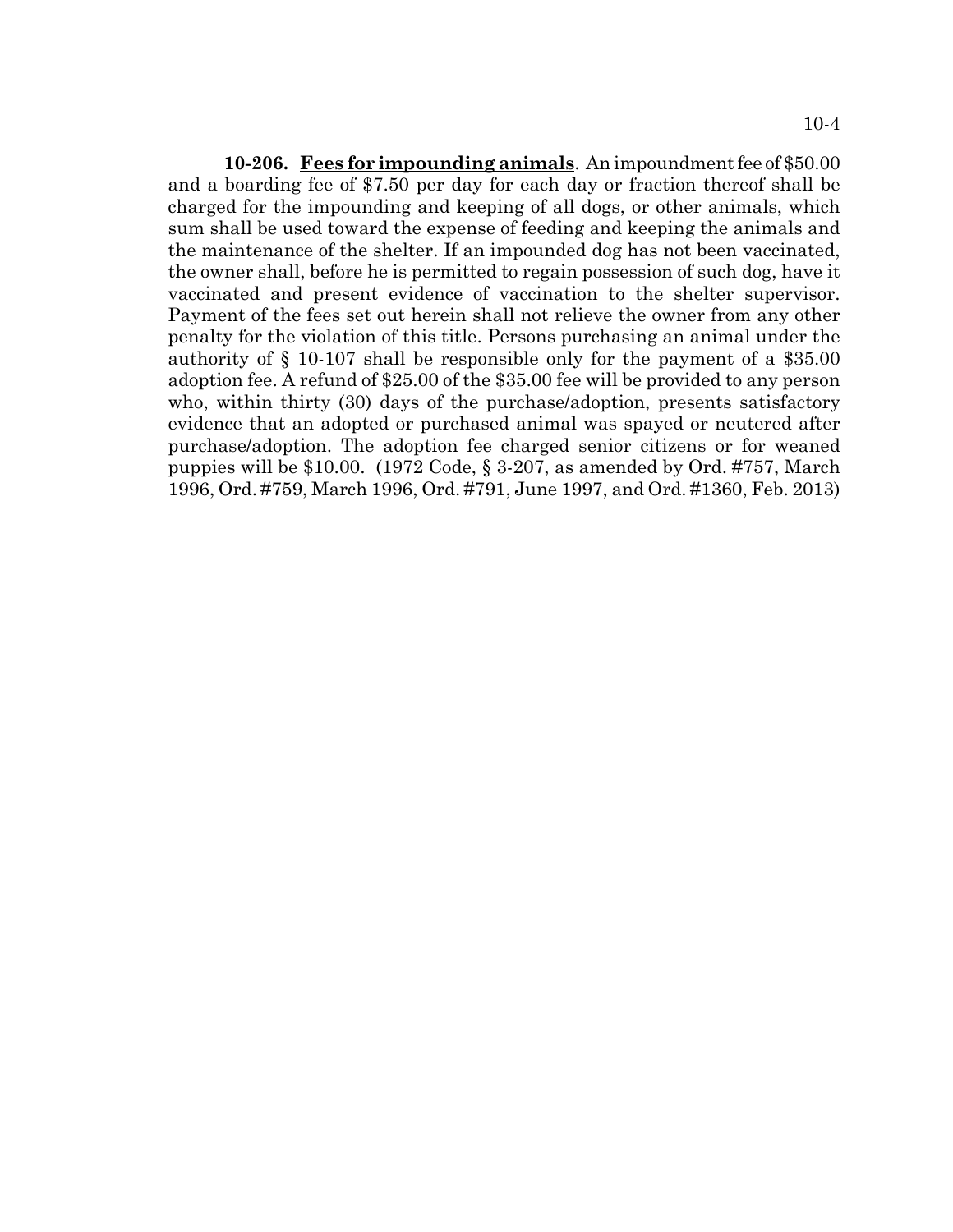## **CHAPTER 3**

# **VICIOUS DOGS**

## **SECTION**

10-301. Definition of terms.

- 10-302. Confinement.
- 10-303. Leash and muzzle.
- 10-304. Signs.
- 10-305. Insurance.
- 10-306. Penalties.
- 10-307. Animal control officer.
- 10-308. Impoundment and destruction.
- 10-309. Notice of impoundment.
- 10-310. Hearing on impoundment/destruction.

**10-301. Definition of terms**. As used in this chapter:

(1) "Owner" means any person, firm, corporation, organization or department possessing or harboring or having the care or custody of a dog.

(2) "Vicious dog" means:

(a) Any dog with a known propensity, tendency or disposition to attack unprovoked, to cause injury to, or otherwise threaten the safety of human beings or domestic animals; or

(b) Any dog which because of its size, physical nature, or vicious propensity is capable of inflicting serious physical harm or death to humans and which would constitute a danger to human life or property if it were not kept in the manner required by this ordinance; or

(c) Any dog which, without provocation, attacks or bites, or has attacked or bitten, a human being or domestic animal; or

(d) Any dog owned or harbored primarily or in part for the purpose of dog fighting, or any dog trained for dog fighting; or

(e) Any pit bull terrier, which shall be defined as any American Pit Bull Terrier or Staffordshire Bull Terrier or American Staffordshire Terrier breed of dog, or any mixed breed of dog which contains as an element of its breeding the breed of American Pit Bull Terrier or Staffordshire bull Terrier or American Staffordshire Terrier as to be identifiable as partially of the breed of American Pit Bull Terrier or Staffordshire Bull Terrier or American Staffordshire Bull Terrier.

(3) A vicious dog is "unconfined" if the dog is not securely confined indoors or confined in a securely enclosed and locked pen or structure upon the premises of the owner of the dog. The pen or structure must have secure sides and a secure top attached to the sides which shall be made of 11 gauge wire, or stronger and inspected and approved by the animal control officer or the codes and health administrator. If the pen or structure has no bottom secured to the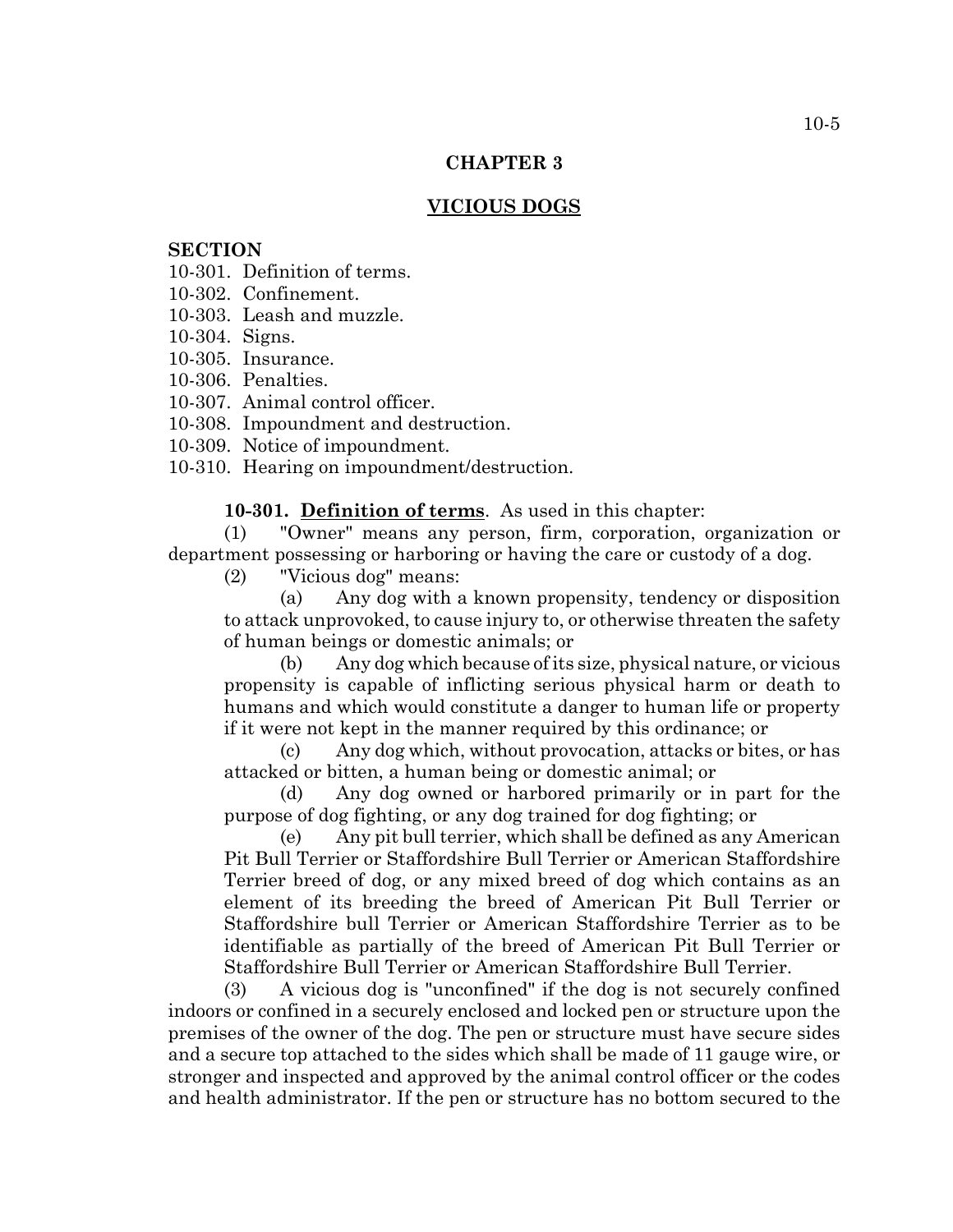sides, the sides must be embedded into the ground no less than one foot. All such pens or structures must be adequately lighted and kept in a clean and sanitary condition. (1972 Code, § 3-301)

**10-302. Confinement**. The owner of a vicious dog shall not suffer or permit the dog to go unconfined. (1972 Code, § 3-302)

**10-303. Leash and muzzle**. The owner of a vicious dog shall not suffer or permit the dog to go beyond the premises of the owner unless the dog is securely muzzled and restrained by a chain or leash, and under the physical restraint of a person. The muzzle shall be made in a manner that will not cause injury to the dog or interfere with its vision or respiration, but shall prevent it from biting any human or animal. (1972 Code, § 3-303)

**10-304. Signs**. The owner of a vicious dog shall display in a prominent place on his or her premises a clearly visible warning sign indicating that there is a vicious dog on the premises. A similar sign is required to be posted on the pen or kennel of the animal. (1972 Code, § 3-304)

**10-305. Insurance**. Owners of vicious dogs must provide proof to the finance director of liability insurance in the amount of at least \$50,000, insuring the owner for any personal injuries inflicted by his or her vicious dog. (1972 Code, § 3-305, as amended by Ord. #808, Jan. 1998)

**10-306. Penalties**. Whoever violates any provision of this section shall be guilty of a misdemeanor and may be punished by a fine not to exceed fifty dollars (\$50.00) per day for each violation. (1972 Code, § 3-306)

**10-307. Animal control officer**. The animal control officer of the City of Manchester shall have the authority to enforce this chapter without a warrant if he observes a violation occurring in his presence. He shall also have the authority to impound animals as authorized by § 10-308. (1972 Code, § 3-307)

**10-308. Impoundment and destruction**. The Manchester city judge may order the impoundment and destruction of a dog where: (1) The dog has attacked, bitten or injured a human being or domestic animal or;

(2) The dog is a vicious dog as defined in  $\S$  10-301 and the owner has failed to comply with the requirements and conditions for keeping a vicious dog as defined in §§ 10-302, 10-303, 10-304 or 10-305 or;

(3) All fines or costs imposed under this chapter have become final orders, and remain unpaid or;

(4) The dog poses a threat of serious harm to the public health or safety. (1972 Code, § 3-308)